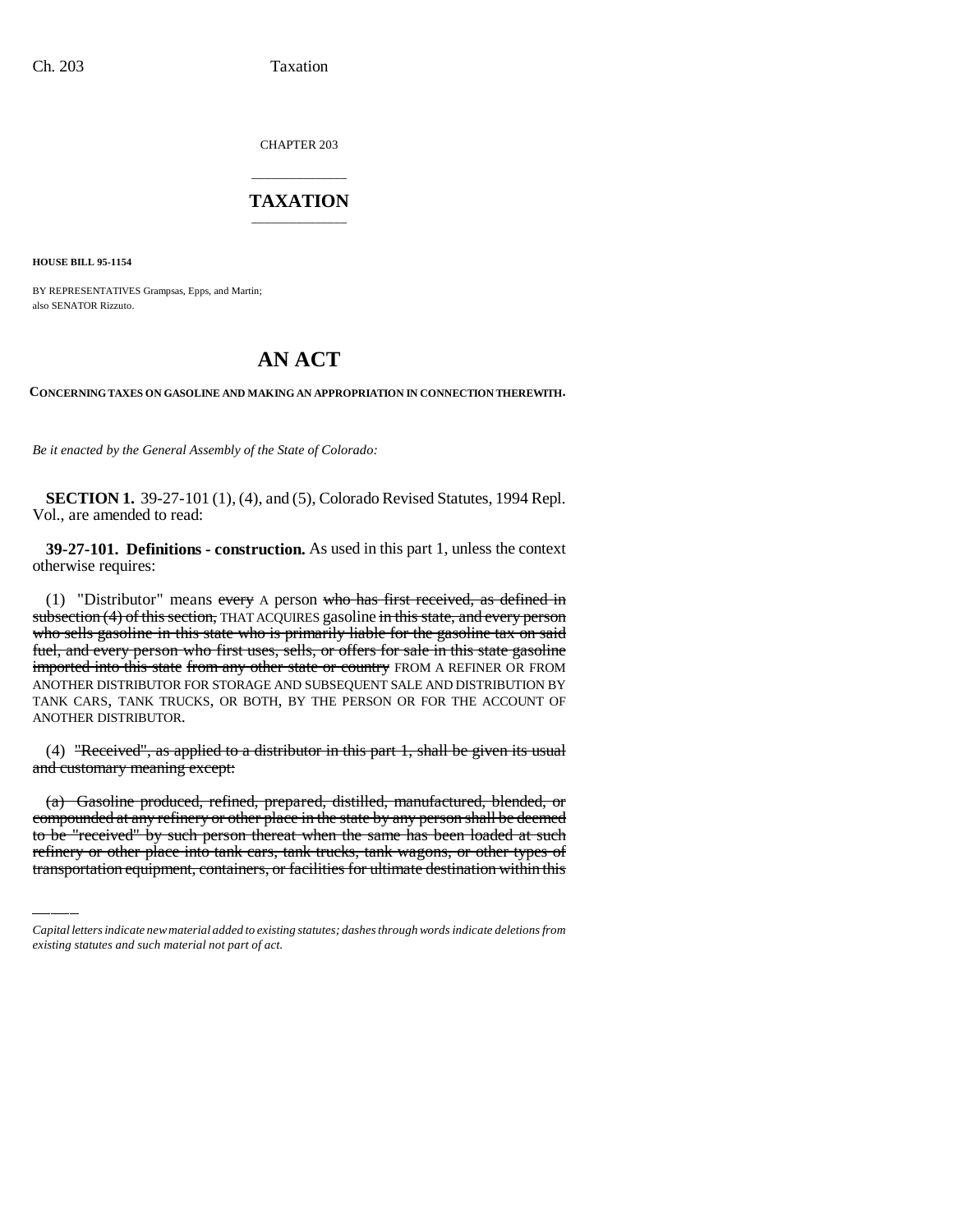Taxation Ch. 203

state or placed in any tank or other container from which any sales or deliveries not involving transportation are made directly, but not before. If such gasoline, when loaded into transportation equipment as provided, is shipped or delivered to another person holding an unrevoked license as a distributor under this part 1, then the distributor to whom such gasoline is so shipped or delivered shall be deemed to be the distributor first receiving such gasoline in this state; and, if such gasoline, when loaded into transportation equipment as provided, is shipped or delivered to another person for the account of a licensed distributor under this part 1, then the licensed distributor for whose account such gasoline is shipped or delivered shall be deemed the distributor first receiving such gasoline in this state.

(b) Gasoline imported into the state from any other state or territory by pipeline and delivered to any person by such pipeline or a connecting pipeline at a pipeline terminal or pipeline tank farm in the state of Colorado for storage shall be deemed to have been "received" by such person thereat when the same has been loaded into tank cars, tank trucks, tank wagons, or other types of transportation equipment, containers, or facilities at such pipeline terminal or tank farm for ultimate destination within this state or placed in any tank or other container from which any sales or deliveries not involving transportation are made directly, but not before. If such gasoline, when loaded into transportation equipment as provided, is shipped or delivered to another person holding an unrevoked license as a distributor under this part 1, then the distributor to whom such gasoline is so shipped or delivered shall be deemed to be the distributor first receiving such gasoline in this state; and, if such gasoline, when loaded into transportation equipment as provided, is shipped or delivered to another person for the account of a licensed distributor under this part 1, then the licensed distributor for whose account such gasoline is shipped or delivered shall be deemed the distributor first receiving such gasoline in this state.

(c) Any provision of this subsection (4) to the contrary notwithstanding, when gasoline is shipped or delivered by or for a licensed distributor from a refinery or pipeline terminal to a licensed distributor at another refinery or pipeline terminal and unloaded into storage at such other refinery or pipeline terminal, such gasoline shall not be deemed to have been "received" solely by reason of such transfer.

(5) "Refiner" means every A person producing, refining, preparing, distilling, manufacturing, or compounding gasoline THAT PRODUCES, REFINES, PREPARES, DISTILLS, OR MANUFACTURES GASOLINE in this state. A PERSON SHALL BE CONSIDERED A "REFINER" AND NOT A "DISTRIBUTOR" WHEN GASOLINE IS SHIPPED OR DELIVERED BY OR FOR A LICENSED DISTRIBUTOR FROM A REFINERY OR PIPELINE TERMINAL TO A LICENSED DISTRIBUTOR AT ANOTHER REFINERY OR PIPELINE TERMINAL AND UNLOADED INTO STORAGE AT THE OTHER REFINERY OR PIPELINE TERMINAL.

**SECTION 2.** 39-27-102 (1) (a) (I) and (1) (b), Colorado Revised Statutes, 1994 Repl. Vol., are amended to read:

**39-27-102. Tax imposed - deposits - penalties.** (1) (a) (I) Other than as provided in subparagraph (III) of this paragraph (a), an excise tax is imposed and shall be collected on all gasoline sold, offered for sale, or used in this state for any purpose whatsoever, but only one such tax shall be paid upon the same gasoline in this state. EXCEPT AS OTHERWISE PROVIDED IN THIS SUBPARAGRAPH (I), NO MORE THAN THREE TAX-DEFERRED TRANSACTIONS SHALL TAKE PLACE AFTER THE GASOLINE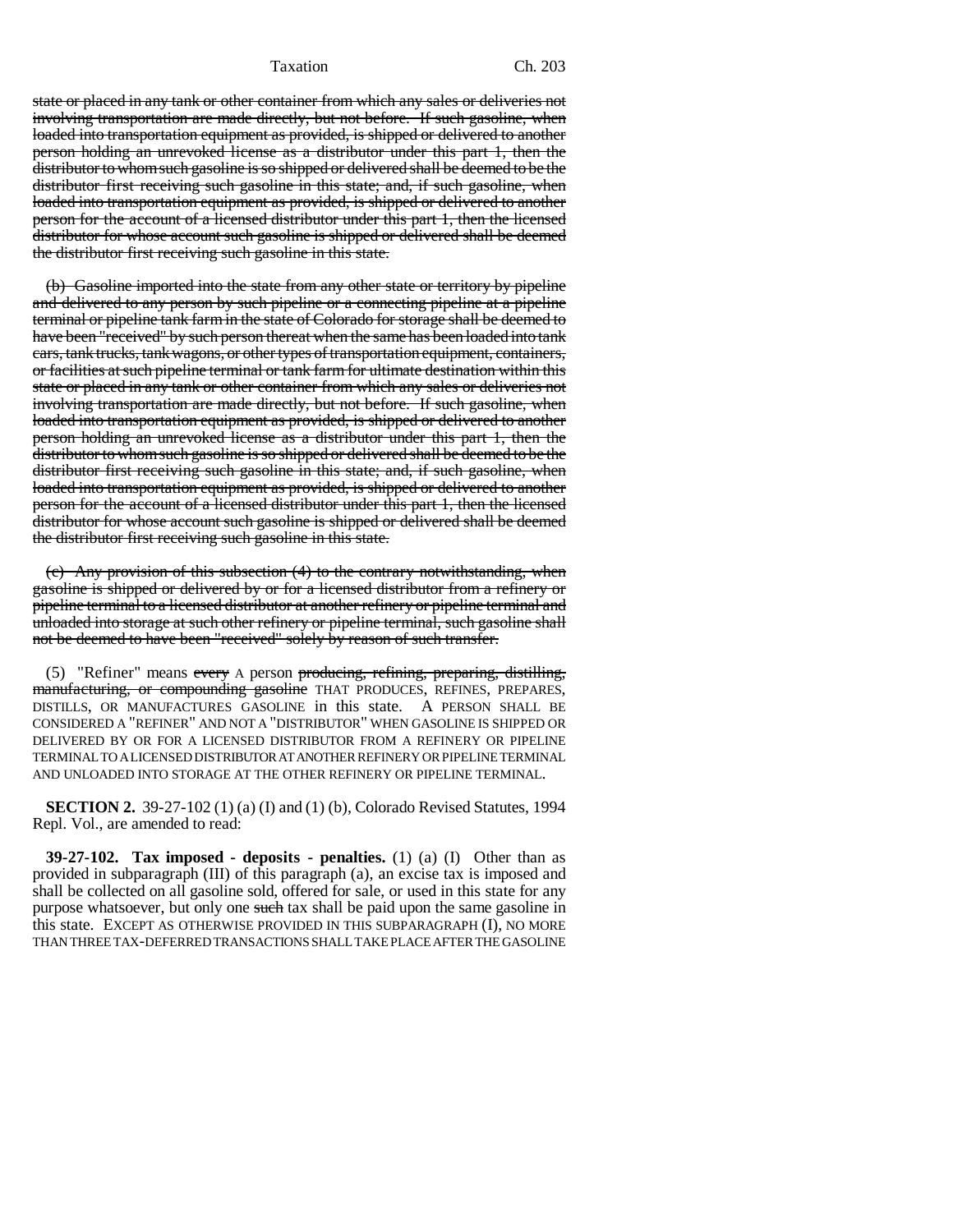### Ch. 203 Taxation

the distributor first receiving the gasoline in this state after it has left the refinery of its origin or a tank farm at or appurtenant to such THE refinery, either within or without this state. shall be primarily liable for payment of the tax imposed, unless the distributor is also the refiner, in which case the refiner shall be primarily liable. IF MORE THAN THREE DISTRIBUTORS ACQUIRE THE GASOLINE, THE THIRD DISTRIBUTOR SHALL BE LIABLE FOR PAYMENT OF THE TAX IMPOSED. NOTHING IN THIS PARAGRAPH (a) SHALL PRECLUDE PREVIOUS DISTRIBUTORS FROM PAYING THE TAX. A DISTRIBUTOR SHALL NOT BE REQUIRED TO PAY TAX ON GASOLINE THAT IS EXEMPT PURSUANT TO SECTION 39-27-103 (2). The tax imposed shall be computed upon the total amount of gasoline, measured in gallons, received ACQUIRED by each distributor in this state and shall be paid in the manner provided in this section.

(b) In the case of gasoline shipped to a distributor from a refinery, the amount of gasoline received ACQUIRED shall be deemed to be the amount shipped from the refinery, as shown by the refinery invoice; except that an allowance of two percent of the total amount of gasoline received ACQUIRED during any calendar month, as shown by such THE refinery invoices, shall be made to and deducted by the distributor to cover losses in transit and in unloading such THE gasoline and costs of collection and payment to the state of the tax imposed by this section, out of which allowance the distributor shall make to each retailer, "retailer" being defined as every person selling gasoline in this state at the retail level of trade, an allowance of one percent of the amount of gasoline delivered during each calendar month by the distributor to such THE retailer, as shown by delivery invoices signed by such THE retailer. When gasoline is transported by a distributor to any point outside this state and there disposed of, then, upon the distributor's filing with the executive director of the department of revenue a duplicate bill of lading or an affidavit showing the transaction, the tax imposed by this section shall not apply to such THE gasoline and, if already paid, shall be refunded to the distributor. The tax imposed by this section shall be exempted on each recorded and reported sale by a distributor to the United States, or any of its agencies, and to any town, city, county, city and county, special district, or school district when such THE sale involves a single delivery and the gasoline is used exclusively by the governmental entity in performing its governmental functions and activities.

**SECTION 3.** 39-27-104 (1) (a) and (2) (b), Colorado Revised Statutes, 1994 Repl. Vol., are amended to read:

**39-27-104. License and deposit - exception.** (1) (a) It is unlawful for any person to act as a refiner of gasoline or as a distributor first receiving OF gasoline in this state without having a license therefor, which shall be secured by application to the executive director of the department of revenue upon the blank furnished. by him.

(2) (b) If at any time after issuance of the license the executive director finds that the licensee is receiving ACQUIRING gasoline in such A quantity as THAT makes him THE LICENSEE liable for payment of excise tax for the preceding and current month in an amount greater than the amount of his THE deposit, the executive director shall, by written notice to such THE licensee, demand an additional surety bond or negotiable certificate of deposit to be deposited in such AN amount as he may determine DETERMINED necessary to secure payment of such A greater amount of taxes, but the aggregate amount of deposit shall in no event exceed  $\overline{\text{one}}$  TWO hundred thousand dollars. If the licensee fails or refuses within ten days after receipt of such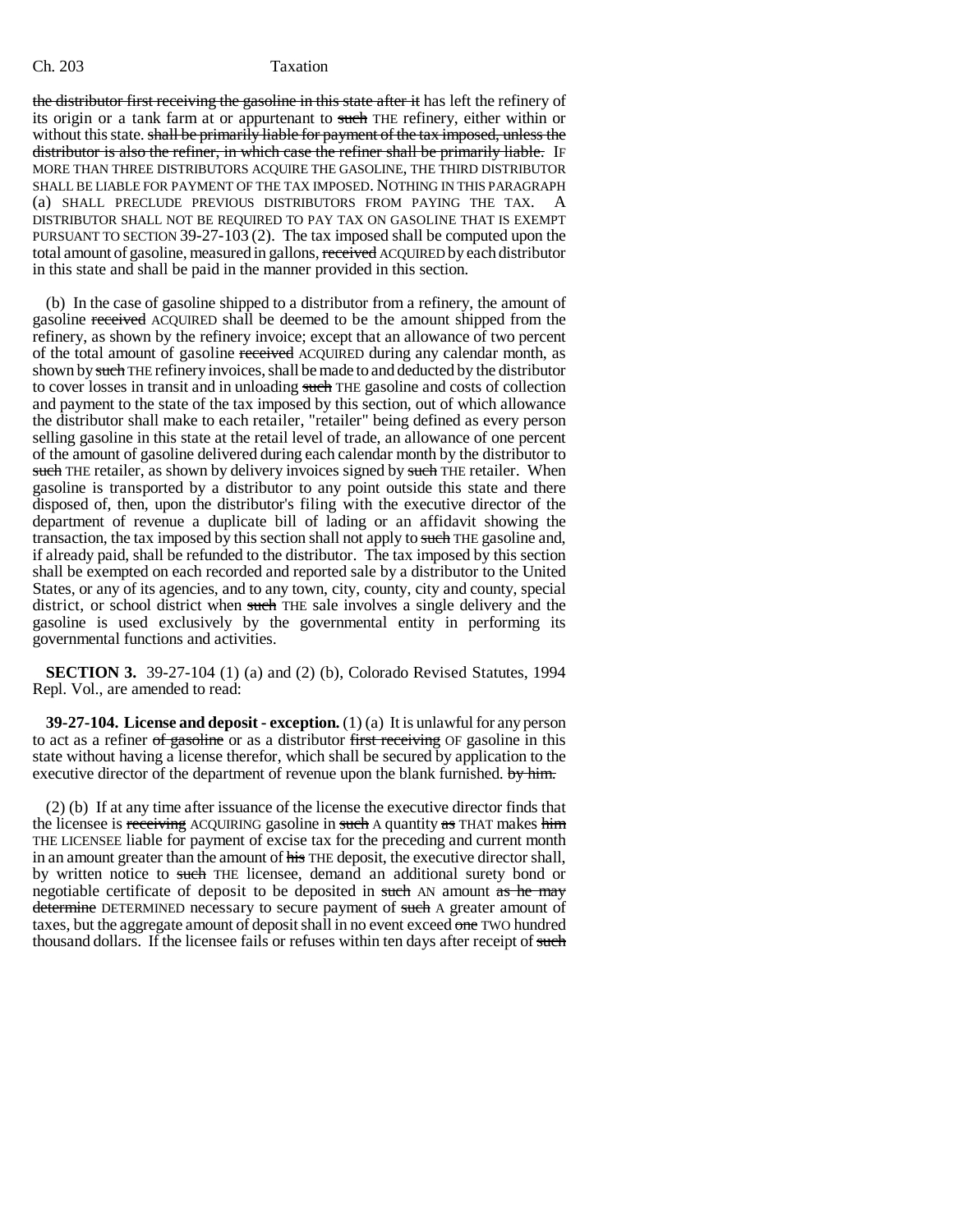#### Taxation Ch. 203

THE written notice and demand to deposit an additional surety bond or negotiable certificate of deposit in the amount determined, the executive director may by written notice suspend or revoke the license held by the licensee. The requirements of this section relative to making a deposit shall apply only to distributors and refiners who are primarily liable to the state for payment of the tax imposed by section 39-27-102.

**SECTION 4.** The introductory portion to 39-27-105 (1) and 39-27-105 (1) (a), (1) (b), (1) (d), (1) (e), and (2), Colorado Revised Statutes, 1994 Repl. Vol., are amended, and the said 39-27-105 (1) is further amended BY THE ADDITION OF A NEW PARAGRAPH, to read:

**39-27-105. Tax collection.** (1) Every distributor on or before the twenty-fifth day of each calendar month shall file with the executive director of the department of revenue, on forms prescribed and furnished by him THE DEPARTMENT, an itemized statement under oath MADE UNDER PENALTY OF PERJURY IN THE SECOND DEGREE, showing the following:

(a) The number of gallons of gasoline received ACQUIRED by such THE distributor in this state from any source whatsoever during the preceding calendar month;

(b) The quantity of the different kinds of gasoline so received ACQUIRED;

(d) The date of receipt ACQUISITION of each shipment of gasoline received ACQUIRED by the distributor, the name of the person from whom purchased or received ACQUIRED, the point of origin and point of destination of each shipment, the quantity in gallons of each of said purchases or shipments, the name of the carrier, the number of each tank car, its initial, and the number of invoiced gallons contained in each tank car if shipped by rail, and the name of the owner and the make, license number, and capacity in gallons of the tank truck or tank wagon if such transportation was used;

(e) Such Further information pertaining to the receipts ACQUISITION of gasoline and its disposition as the executive director may reasonably require. In the case of a distributor engaged in the business of blending products to make gasoline, such THE report shall show the amount and character of the unblended products and the blended products on hand on the last day of the preceding calendar month, the amount of unblended products received ACQUIRED and the amount of products blended during said calendar month, and any other information relative to the disposition of the blended products as the executive director may deem necessary or advisable for the correct determination of the amount of excise tax applicable to gasoline received ACQUIRED, used, or offered for sale by such THE distributor.

(f) THE INFORMATION REQUIRED FOR REPORTING ACQUISITION OR DISPOSITION OF GASOLINE PURSUANT TO THIS ARTICLE SHALL BE SUBMITTED ELECTRONICALLY IN THE MANNER PRESCRIBED BY THE DEPARTMENT BY RULE. THE DEPARTMENT, IN CONSULTATION WITH DISTRIBUTORS, SHALL PROMULGATE RULES REGARDING FILING OF INFORMATION THAT INCLUDES, BUT IS NOT LIMITED TO, THE DATA ELEMENTS, THE FORMAT OF THE DATA ELEMENTS, AND THE METHOD AND MEDIUM OF TRANSMISSION TO THE DEPARTMENT. THE DEPARTMENT SHALL NOT REQUIRE THE ELECTRONIC FILING OF INFORMATION PRIOR TO JANUARY 1, 1998.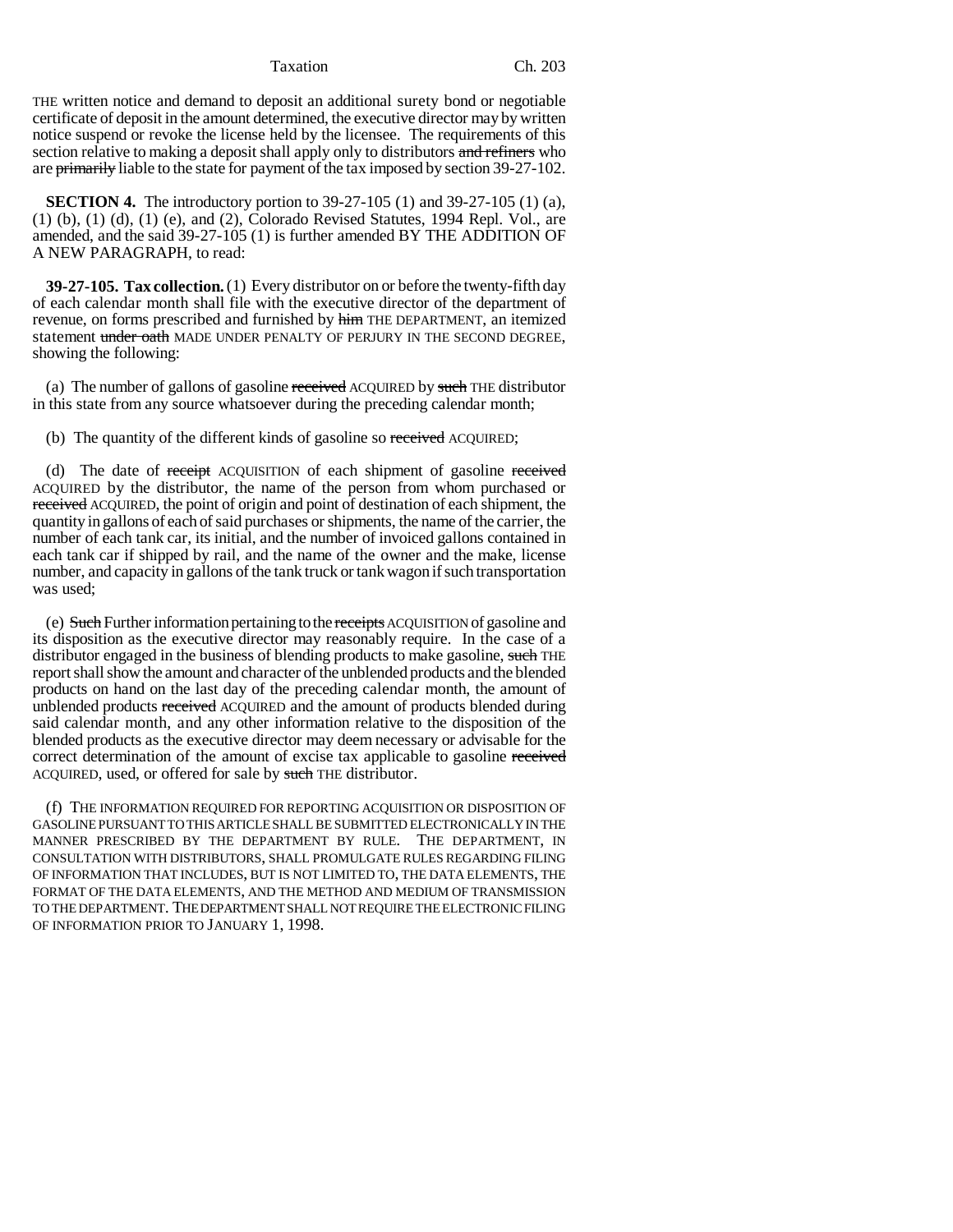### Ch. 203 Taxation

(2) It is the duty of every distributor to compute the amount of tax payable on all gasoline received by him ACQUIRED during the preceding calendar month at the rate of tax per gallon imposed thereon in section  $39-27-102$  (1), and, in computing such THE amount of tax, the allowance of two percent provided for in section 39-27-102 (1) shall be taken into account. From the amount of tax so computed, the distributor shall deduct one-half of one percent to cover expenses of collection of the tax and bad debt losses and shall pay the remaining balance to the department of revenue at the time of filing the statement required to be filed by the provisions of this section. A penalty of thirty dollars or ten percent of the tax due, plus one-half of one percent per month from the date when due, not to exceed eighteen percent in the aggregate, whichever is greater, shall be imposed for failure to file any statement when due or pay the tax as provided in this section, in addition to any other penalties provided by this part 1.

**SECTION 5.** 39-27-108, Colorado Revised Statutes, 1994 Repl. Vol., is amended to read:

**39-27-108. Penalty for failure of user to report.** Any person who willfully fails or refuses to make the report or payment to the executive director of the department of revenue as provided in sections 39-27-105 to 39-27-108, for which no penalty is expressly provided, and any person who willfully makes any false report or statement as to the amount of gasoline received ACQUIRED, sold, or used by him or any false statement relative to the kind or character and the amount of the products received  $\mathbf{b}$ him and required to be reported, with intent to evade the payment of the tax imposed in this part 1 on gasoline, shall be punished as provided by section 39-21-118. The making and filing of any such false statement shall be deemed prima facie evidence of intent to evade the payment of tax imposed in this part 1 on gasoline by that means.

**SECTION 6.** 39-27-110 (1), Colorado Revised Statutes, 1994 Repl. Vol., is amended to read:

**39-27-110. Inspection of records.** (1) Every distributor of gasoline shall keep a true and complete record of all purchases, receipts ACQUISITIONS, sales, and distribution of each kind of gasoline handled by such THE distributor, as to which a record of the total volume of sales and deliveries shall be kept for each calendar month. Every person carrying, transporting, importing, or delivering into or within this state gasoline shall keep true and correct records of such shipments of gasoline for each calendar month. Every blender shall keep true and accurate records of all blended gasoline on hand, received ACQUIRED, sold, used, or otherwise disposed of. All the books, records, papers, receipts, invoices, and equipment of every distributor, carrier, or blender which THAT pertain to the receipt ACQUISITION, sale, or shipment of gasoline shall be retained for a period of three years and shall be subject to inspection at any time during ordinary business hours by the executive director OR REPRESENTATIVES of the department of revenue. <del>or his representatives.</del> Any information gained by the executive director or his THE DIRECTOR'S representatives by such THE investigation shall be confidential, and any person divulging such THE information, except as such disclosure may be rendered necessary by law, shall be subject to penalties provided in this part 1.

**SECTION 7. Appropriation.** In addition to any other appropriation, there is hereby appropriated, out of any moneys in the highway users tax fund not otherwise